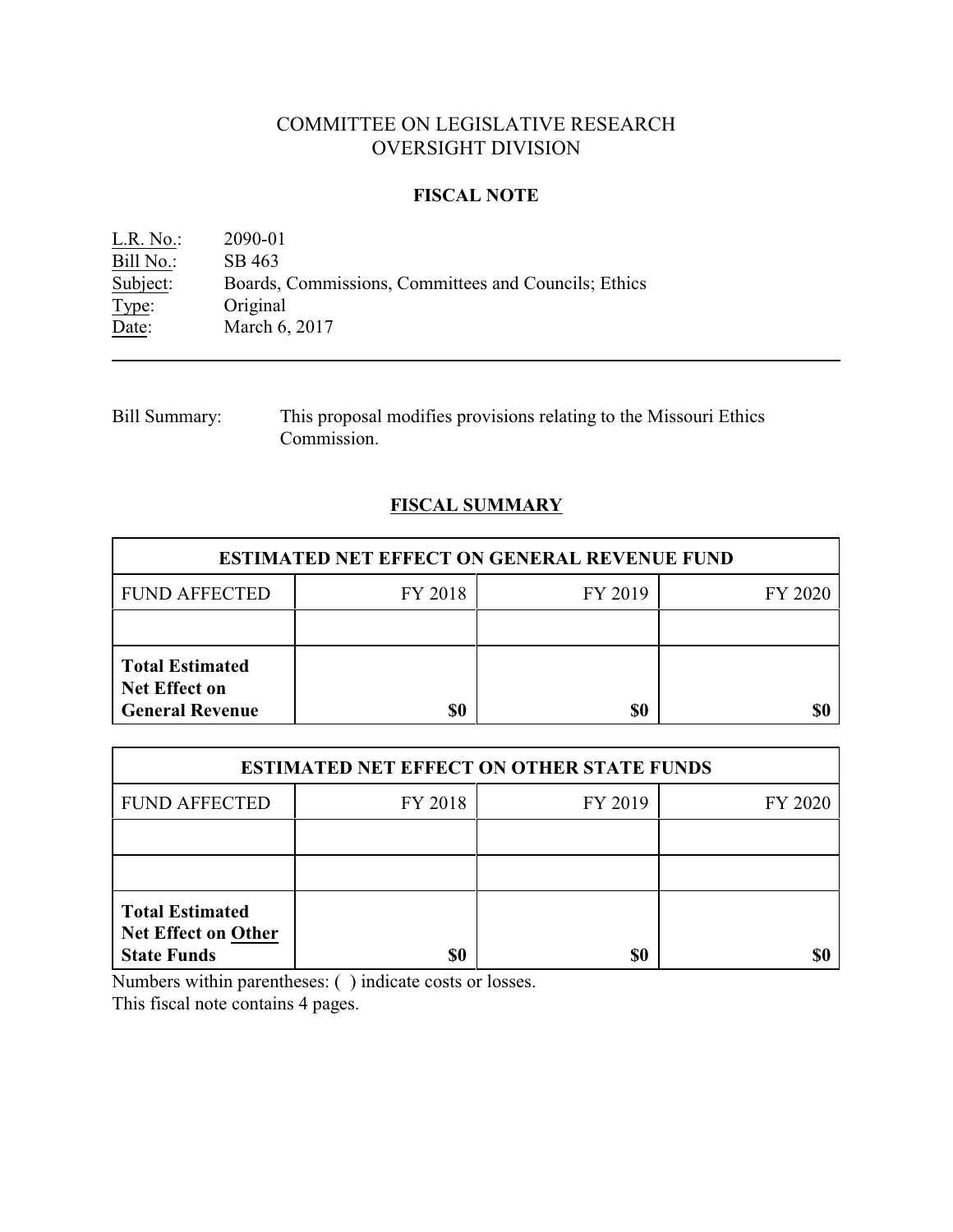L.R. No. 2090-01 Bill No. SB 463 Page 2 of 4 March 6, 2017

| <b>ESTIMATED NET EFFECT ON FEDERAL FUNDS</b>                        |         |         |         |  |
|---------------------------------------------------------------------|---------|---------|---------|--|
| <b>FUND AFFECTED</b>                                                | FY 2018 | FY 2019 | FY 2020 |  |
|                                                                     |         |         |         |  |
|                                                                     |         |         |         |  |
| <b>Total Estimated</b><br>Net Effect on All<br><b>Federal Funds</b> | \$0     | \$0     |         |  |

| <b>ESTIMATED NET EFFECT ON FULL TIME EQUIVALENT (FTE)</b>    |         |         |         |  |
|--------------------------------------------------------------|---------|---------|---------|--|
| <b>FUND AFFECTED</b>                                         | FY 2018 | FY 2019 | FY 2020 |  |
|                                                              |         |         |         |  |
|                                                              |         |         |         |  |
| <b>Total Estimated</b><br><b>Net Effect on</b><br><b>FTE</b> |         |         |         |  |

 $\Box$  Estimated Net Effect (expenditures or reduced revenues) expected to exceed \$100,000 in any of the three fiscal years after implementation of the act.

| <b>ESTIMATED NET EFFECT ON LOCAL FUNDS</b> |         |         |         |  |
|--------------------------------------------|---------|---------|---------|--|
| <b>FUND AFFECTED</b>                       | FY 2018 | FY 2019 | FY 2020 |  |
| <b>Local Government</b>                    | \$0     | \$0     | \$0     |  |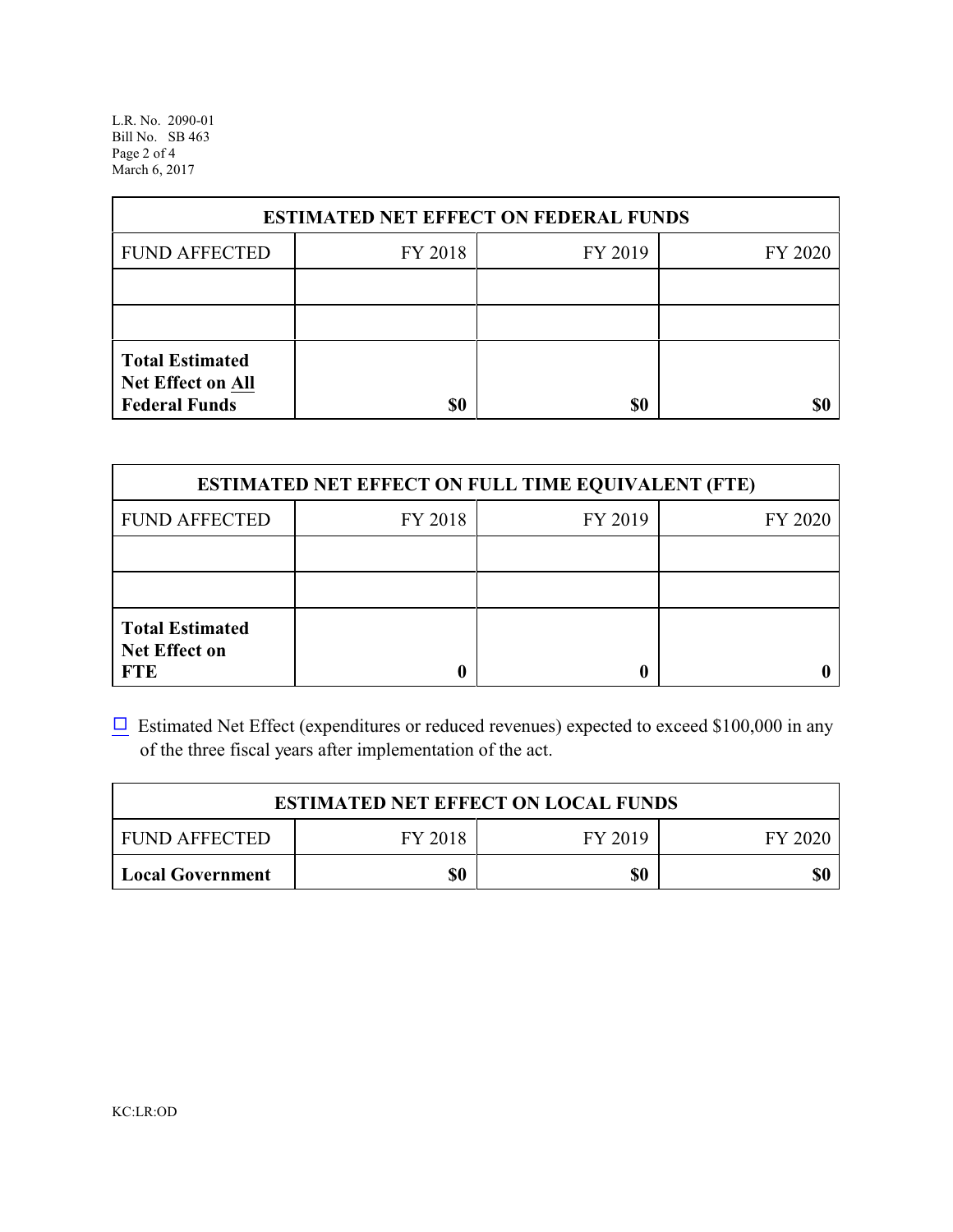L.R. No. 2090-01 Bill No. SB 463 Page 3 of 4 March 6, 2017

## **FISCAL ANALYSIS**

#### **ASSUMPTION**

Officials from the **Missouri Ethics Commission** assume the proposal will have no fiscal impact on their organization.

| FISCAL IMPACT - State Government | FY 2018<br>$(10 \text{ Mo.})$ | FY 2019                       | FY 2020                       |
|----------------------------------|-------------------------------|-------------------------------|-------------------------------|
|                                  | $\underline{\underline{\$0}}$ | $\underline{\underline{\$0}}$ | $\underline{\underline{\$0}}$ |
| FISCAL IMPACT - Local Government | FY 2018<br>$(10 \text{ Mo.})$ | FY 2019                       | FY 2020                       |
|                                  | $\underline{\underline{\$0}}$ | <u>\$0</u>                    | $\underline{\underline{\$0}}$ |

### FISCAL IMPACT - Small Business

No direct fiscal impact to small businesses would be expected as a result of this proposal.

#### FISCAL DESCRIPTION

The proposed legislation appears to have no direct fiscal impact.

This legislation is not federally mandated, would not duplicate any other program and would not require additional capital improvements or rental space.